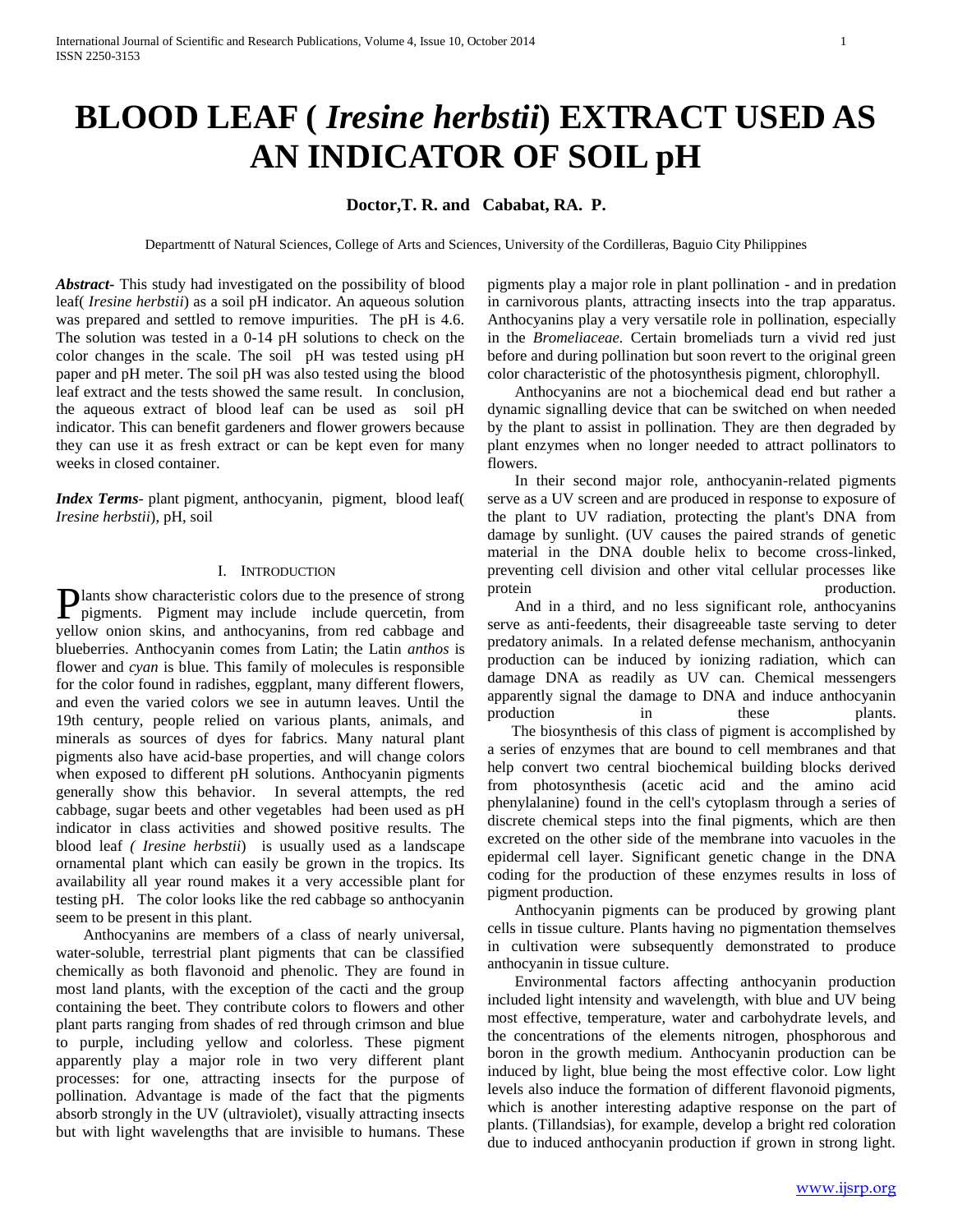For some additional observations on possible alternate roles for anthocyanin in Tillandsia,( see noted bromeliaexpert David Benzing's personal observations as quoted in Paul T. Isley III's excellent book *Tillandsia.)* 

 Since the anthocyanin pigments are regularly made by plants like the blood leaf, it is therefore very convenient to tap its potential as pH indicators.

 Modern methods of determining pH are available nowadays but these are only methods are only available in sophisticated laboratories in universities and science centers. In the Philippines, most florists and subsistence gardeners do not have the access to these protocols. This research gives an accessible method to these gardeners so that they can test their soil pH using this indigenous method using an ornamental plant that is readily available instead of using chemicals which can be toxic. Hence this study.

#### II. MATERIALS AND METHOD

About a hundred gram of blood leaf was collected and put in a blender and around 10 mL distilled water were mixed and blended until the a thick extract was produced. The extract was filtered and kept in a tightly closed bottle. Using a pH meter the pH was tested and it was recorded a 4.6.The impurities settled and it was separated by decantation.

A set of solution from 0-14 pH was prepared and stored in closed container. The extract was tested to show the color changes .Distinct color changes appeared. The color changes of the extract is shown below in Fig 1. . Based on this color changes, four soil samples were tested using the blood leaf extract. The pH meter and pH paper records were used to verify the data observed using the extract as indicator.

The four soil samples were tested using pH meter and pH paper. The ash from burnt organic matter and lime was also tested to show the changes in the higher pH lvels.

## III. DATA ANALYSIS AND INTERPRETATION

#### *A. Color change of the blood leaf extract along the pH scale*

 The blood leaf extract was subjected to the solutions pH 0-14. The color changes were very distinct which shows that it can be a pH indicator. The color changes were maintained even after an hour which is not true to some commercial indicators. Table 1 shows the color changes of the extract in the pH solutions 0-14. The real color changes that were observe is shown in Plate 2. The color changes had been observable even after one hour which is not true to some commercial pH indicator.

 Table 1 shows the color changes of the extract in the pH solutions 0-14. The real color changes that were observed are shown in Plate 2.

## **Table 1. Color Changes when Blood leaf extract were subjected to the pH solutions.**

| Color change |
|--------------|
| Dark green   |
| Light green  |

| $\overline{2}$ | Very light pink |
|----------------|-----------------|
| 3              | Light pink      |
| 4              | pink            |
| 5              | Dark pink       |
| 6              | Darker pink     |
| 7              | Darkest pink    |
| 8              | Darker pink     |
| 9              | pink            |
| 10             | Very light pink |
| 11             | indigo          |
| 12             | green           |
| 13             | Light green     |
| 14             | Yellow green    |

### *B. pH test of the Soil Samples using blood leaf Extract* The pictures below showed a comparison of the blood leaf extract scale with the different soil samples.

 Picture 1 is a comparison of the pH4 blood leaf extract and pH5. The clay soil showed a reading reading of of 4.5 which coincides with the result using the blood leaf extract indicator.

 Picture 2 showed the comparison of color change in the soil from Balenben which is betweenpH 5 -6. The reading coincides which the pH meter reading which is 6.5.

 The soil from the strawberry farm showed a darer pink color as shown in picture 3. When compared with the blood leaf extract indicator, it showed a pinkish color between pH 6-7 which coincides with the pH meter reading which is 6.3.

 Picture 4 below showed a change to color green when tested with blood leaf extract. The pH meter and pH paper showed a pH 12 which is the same as the extract reading.



**pH 5- (clay soil=pH 4.5) - pH4 Picture 1**



**pH6-( b. soil pH5.5) – pH 5 Picture 2**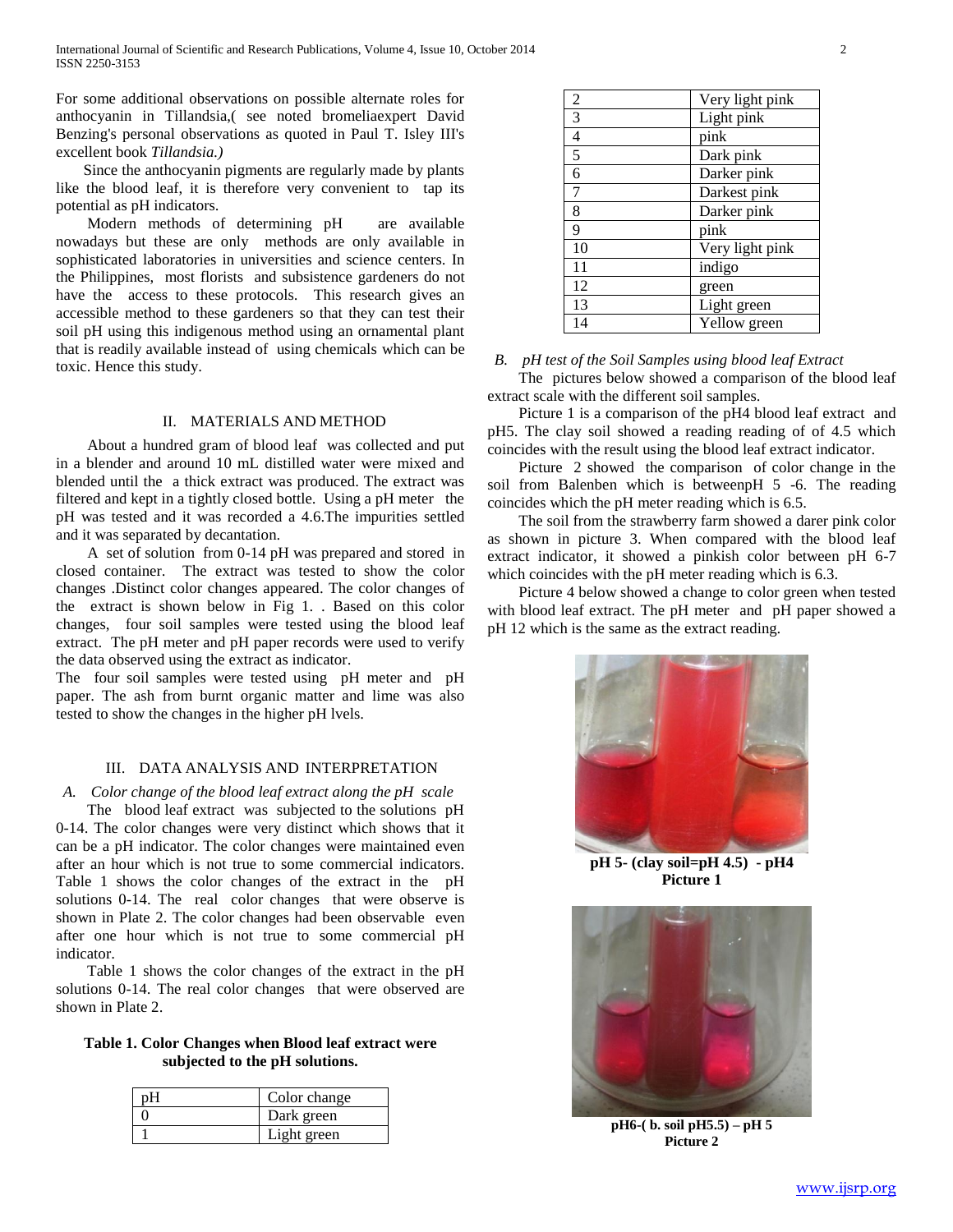

**pH6 ( St soil =6.5) pH 7 picture 3**



**Lime water tested with blood leaf extract Picture 4**



**pH 11 Ash tested with blood leaf extract Picture 5**

#### **Soil pH Test**

The table shows the result of the pH test There five (5) samples , 3 soil samples , lime and ash that were tested using the pH meter and pH paper and the blood leaf extract. The table shows that three test showed similar results. Among the five soil samples, the clay soil is the most acidic which showed a pH of 4.3 in the pH meter reading between 4 to 5 pH in the pH paper reading and showed light pink color in the blood extract pH test. The soil from a vacant lot has a pH of 5.6 using the pH meter and similar result was observed using the blood leaf showing a pink color which is darker than the other samples which are acidic. The darker pink coloration has a higher pH.

 This shows the soil samples were in the range of 4-7. This means that the soils were acidic. The ash showed a reading at pH 11 which showed a color change of indigo and the lime solution showed a greenish color. Thus the two substances were basic.

### **Table 2. pH Readings of the Soil samples using blood leaf extract As compared to pH paper and pH meter readings.**

| <b>Indicators</b>             | <b>Clay Soil</b><br>La Trinidad,<br><b>Benguet</b> | Soil From Vacant Soil From<br><b>Balenben Baguio</b><br><b>City</b> | Lot with plants Strawberry Farm,<br>Trinidad.<br>- la<br><b>Benguet</b> | ash    | lime  |
|-------------------------------|----------------------------------------------------|---------------------------------------------------------------------|-------------------------------------------------------------------------|--------|-------|
| pH METER                      | 4.3                                                | 5.6                                                                 | 6.3                                                                     |        | 12    |
| pH PAPER                      | 4 to 5                                             | $5$ to 6                                                            | 6 to 7                                                                  | 11     | 12    |
| plant extract from Blood leaf | $4 - 5$                                            | $5 - 6$                                                             | $6 - 7$                                                                 |        | 12    |
|                               | pink color                                         | pink                                                                | pink                                                                    | indigo | green |

#### IV. CONCLUSION AND RECOMMENDATION

 Based on the results of the this study, it is therefore noted that the blood leaf extract can be a pH indicator for soil considering its easy preparation and acquisition of the plant material. Since it is an ornamental plant , the material is readily available. Small scale gardeners and florist can do it even extract it using mortar and pestle. The changes are easy to observe the changes in color do not disappear immediately. Further studies can be done by analyzing the type of anthocyanin present in blood leaf.

#### ACKNOWLEDGMENT

 The researchers wish to acknowledge the University of the Cordilleras, Baguio City Biology and Chemistry Laboratories for the conduct of the research.

#### **REFERENCES**

[1] Abbas, S.K. 92012)Study of acid-base indicator property of flowers of Ipomoea biloba. International Current Pharmaceutical Journal 2012, 1(12): 420-42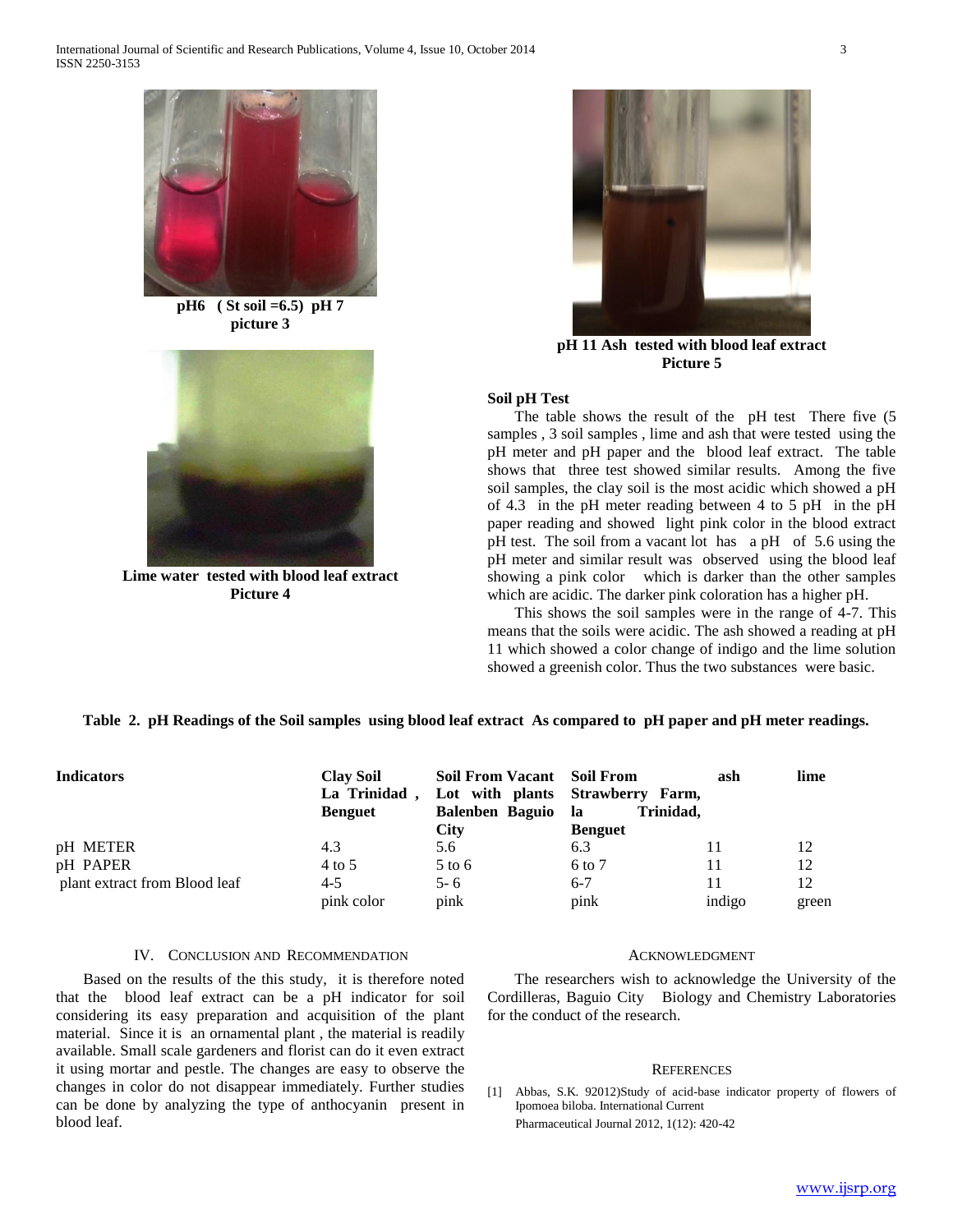International Journal of Scientific and Research Publications, Volume 4, Issue 10, October 2014 4 ISSN 2250-3153

- [2] ArifKhan, P.M. and M. Farooqi ( 2011) Analytical Applications of Plant Extracts as Natural Indicator.
- [3] Bondre,S. et. Al. ( 2012) Study on Isolation and Propagation of Anthocyanin and its application as pH indicator.
- [4] Journal of Advanced biotechnology and Research ISSN 0976-2612 Online ISSN 2078-5995X, Vol.3 Issue 3 2012
- [5] Chalker- Scott( 1999). Environmental Significance of Anthocyanins in Plant Stress Responses. Phytochemistry and Photobiology 70(1):1-9
- [6] Flavonoids: Chemistry, Biochemistry and Applications ( E book) edited by Oyvind M. Andersen, Kenneth R. Markham
- [7] Izonfou, W. A et al.( 2006) Acid-base indicator properties of dyes from local plants I: Dyes from Basella

alba(Indian spinach) and Hibiscus sabdariffa (Zobo) J. Appl. Sci. Environ. Mgt. Vol.  $10(1)$   $5 - 8$ 

[8] Pillai, M.M.( 2012) Study on Isolation and Purification of Anthocyanins and its Application of pH Indicator

#### **Appendix**

#### **Internet Sources**

- [1] http//ph/anthocyanin.html retrieved July 12, 2014.
- [2] http://www.charlies-web.com/specialtopics/anthocyanin.html ( retrieved July 17, 2014
- [3] http://chem.answers.com/compounds/natural-ph-indicators( retrieved July 5, 2014)

## AUTHORS

**First Author** – Teresita Rubang Doctor– BsBiology, MAEd Bio. Ph.D.

**Second Author** – Reuel Alexis Cababat – BS Ed Bio-Chem, MAEd

**Correspondence Author** – Teresita Rubang Doctor, Email: tessdoctor@gmail.com



**Plate 1. Blood Leaf**

**Plate 2. pH readings of the soil samples using pH paper**